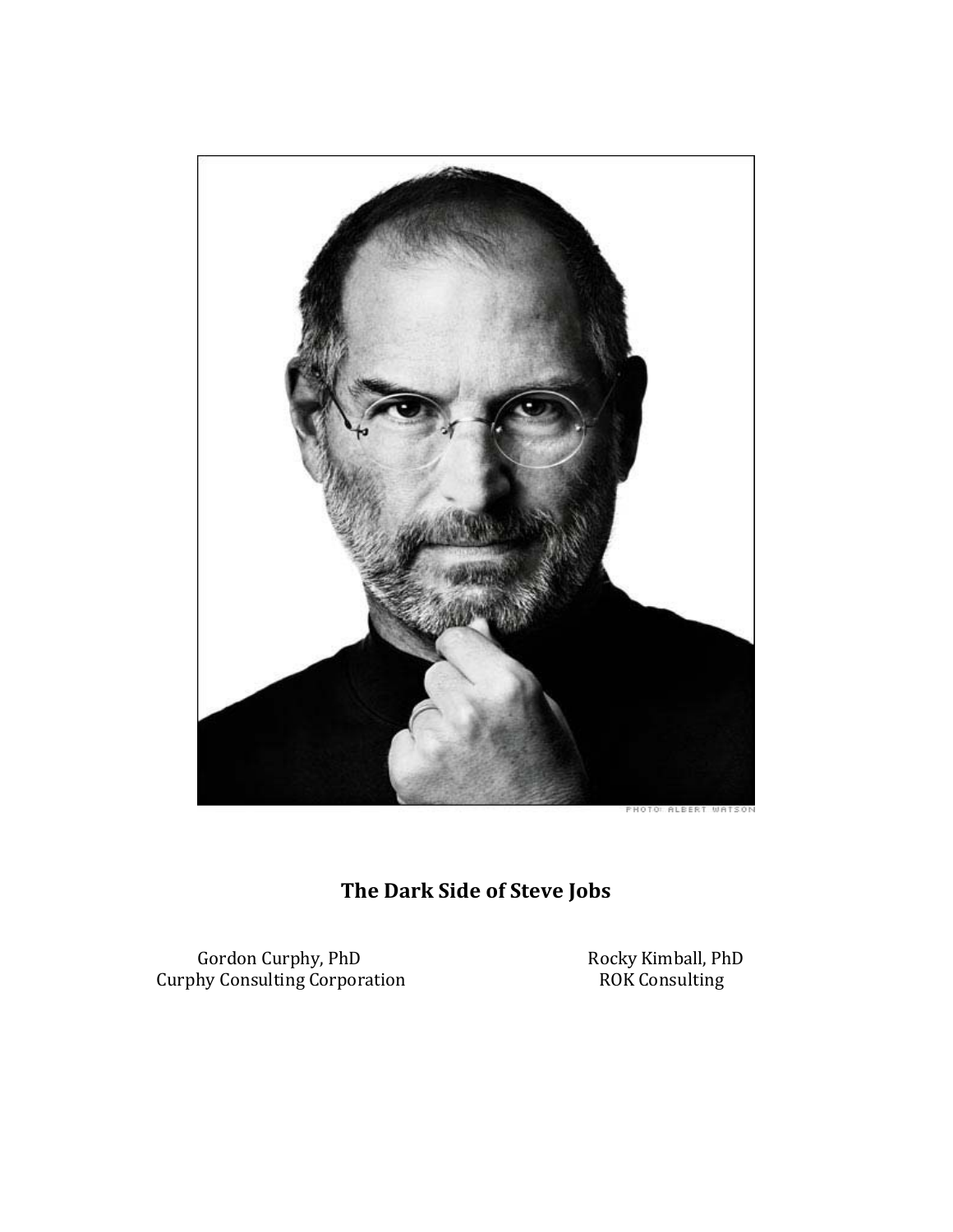## **The Dark Side of Steve Jobs**

Steven Jobs is arguably one of the most successful businessmen in modern times. He started Apple and NeXT, took a majority ownership stake in Pixar for \$10M and after ten blockbuster films sold the company to Disney for over \$7B, and around the time of his death Apple had a market cap greater than the gross domestic product of Poland. Apple is one of the world's most recognized brands and the company's products have won numerous awards for their technical capabilities, functionality, ease of use, and aesthetics. Because of these results many view Steve Jobs as the personification of the successful business leader, yet Walter Isaacson's biography paints a picture of a complex and highly flawed individual.

As experts in executive assessment, reading Isaacson's book prompted us to ask three questions about Steven Jobs and current hiring practices. First, would Jobs have been hired to be the CEO of a start up or a Fortune 500 company if he had to go through a formal assessment process? Second, what would an assessment have revealed about Jobs' watch outs or development needs? Third, what can we learn from Steve Jobs and his leadership style? This last question is important, as Job's tremendous success as a businessman has overshadowed some of the critical lessons about leadership.

#### **Steve Jobs and Executive Assessments**

Most Fortune 500 companies put external candidates through a formalized assessment process before making hiring decisions. Those looking to fill C-suite positions often go through one to two day assessments that include resume reviews, personality and work values inventories, mental abilities tests, business simulations, and structured interviews with multiple stakeholders. Research shows that companies using a more systematic assessment process make much better hiring decisions than those only using headhunter recommendations and "get to know you" type interviews.

So how would Steve Jobs fair in one of these formal assessments? If it was early in his career and he had shown up barefoot, wearing saffron robes, and in need of a bath then it is highly likely security would have escorted Jobs off the premises before the assessment had even begun. And even after he had cleaned up his personal appearance, Jobs would have never tolerated going through a formal assessment process. His rebelliousness, hostility to authority, and impatience would have caused him to reject the process outright and see the assessors as bozos and the company as \*&it. For Pixar and Apple this would have been a multi-billion dollar mistake, but given Jobs psychological makeup and the realities of executive assessment he would have never went through the process.

#### **Leadership Watch Outs**

Even though Jobs never went through an executive assessment, it is possible to predict what this process would have revealed by reverse engineering the main behavioral patterns from Isaacson's book. Biographies often provide much more detailed information than that gleaned from an executive assessment, but is it likely that Job's assessment results would have identified his major strengths and liabilities as a leader. On the positive side, Jobs' assessment results would have stated that he was an extremely bright, visionary, passionate, charismatic leader with strong aesthetic and commerce needs, and driven to make an impact.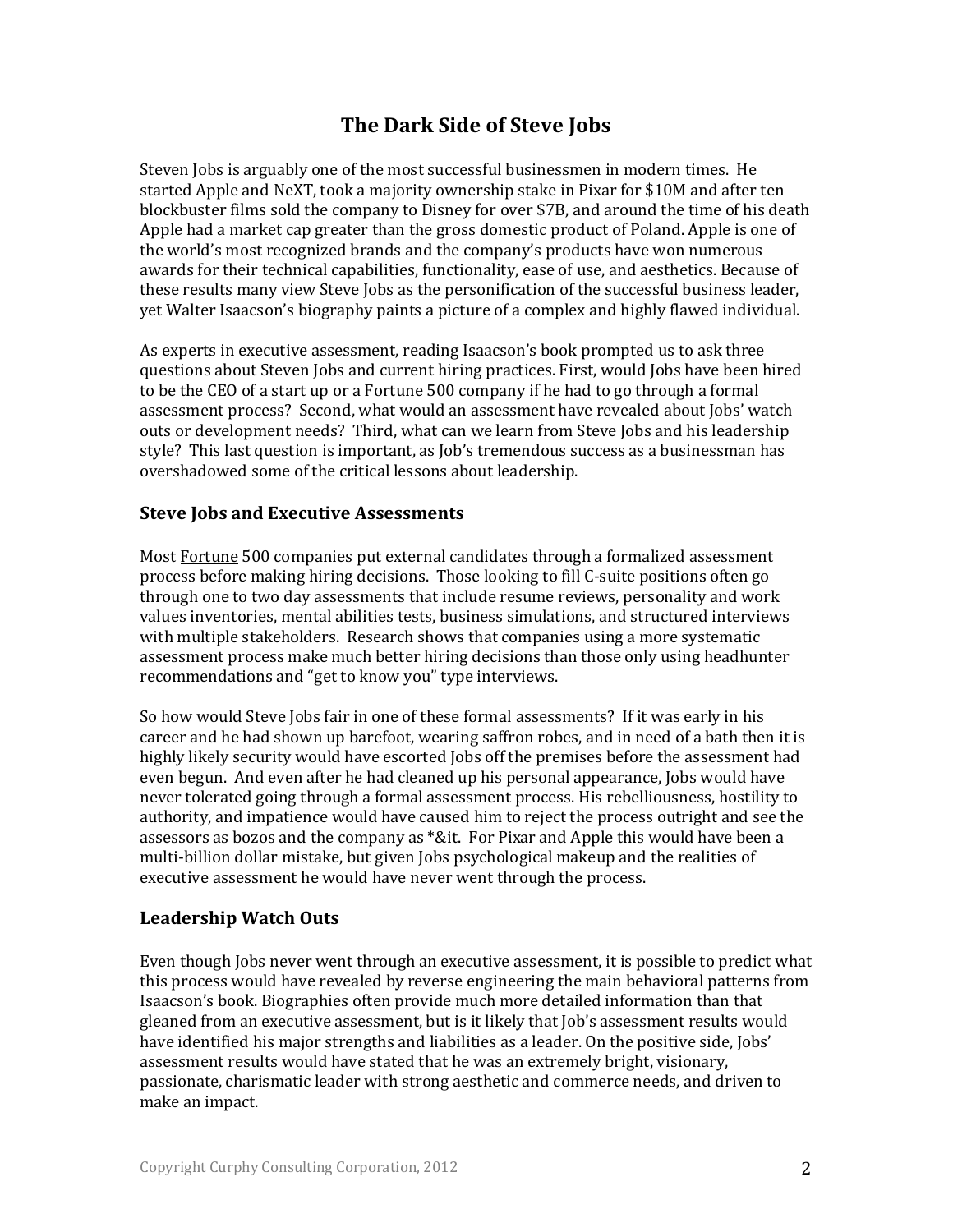Jobs' liabilities as a leader would have likely been detected by one of the key components in many executive assessment processes, the Hogan Development Survey (HDS). The HDS provides feedback on 11 dark side personality traits, which are irritating, counterproductive behaviors that interfere with a person's ability to build cohesive, goaloriented teams or get results through others. These behavioral tendencies are one of the key reasons why people in positions of authority fail, so knowing candidates' dark side traits can help companies make better hiring decisions.

Dark side characteristics are hard to detect when someone is actively engaged in impression management; they are more readily seen in high stress situations or when people are not actively managing the impression they want to leave on others. Jobs didn't care about how others felt about him, so predicting his dark side trait scores is fairly easy. The tables on the next two pages provide detailed trait descriptions, some key behavioral examples from Isaacson's book, and Jobs' predicted score on each trait. The No and Low, Moderate, and High Risk scores indicate the degree to which Jobs exhibited these dark side traits. Most people have one or two dark side traits; people with more dark side traits tend to be more difficult to work for.

As seen in the table, Jobs exhibited Excitable, Reserved, Bold, Mischievous, Colorful Imaginative, and Diligent tendencies and his assessment would have predicted that he would be miserable to work with. Given these liabilities, it is highly unlikely that Jobs would not have been recommended as a CEO for either a start-up or Fortune 500 firm.

#### **Lessons Learned**

We believe there are six lessons learned from this exercise:

**1. Assessments are not a perfect predictor of success.** Steve Jobs probably would not have been recommended to lead Apple, NeXT, or Pixar had he gone through an executive assessment. HR would have recommended someone less capable but with few dark side liabilities, and it would have been a \$600B mistake.

**2. Talented individual contributor, terrible leader.** Jobs was an amazingly talented but highly flawed individual. A manipulative, excitable liar who was cold, mean, and vindictive, he was not very pleasant to be around. One can only wonder what would have happened to Apple, NeXT, and Pixar if he did not possess these personality flaws.

**3. If you are going to be a jerk, then you better be good.** Many bad leaders may falsely believe that they too can get away with being a jerk after reading Isaacson's book. These individuals are not remotely as talented as Jobs, so they will be difficult to work with and get nowhere near the same results.

**4. Did he change, or did people just learn to put up with him?** Although he practiced Zen Buddhism, Jobs seemed to lack self-reflection skills. His capacity to deceive others, distort reality, exhibit emotional outbursts, and inflict cruelty seemed to withstand the test of time. Did he manage to smooth over some of his rough edges when he returned to Apple or did people just suffer from a massive case of learned helplessness?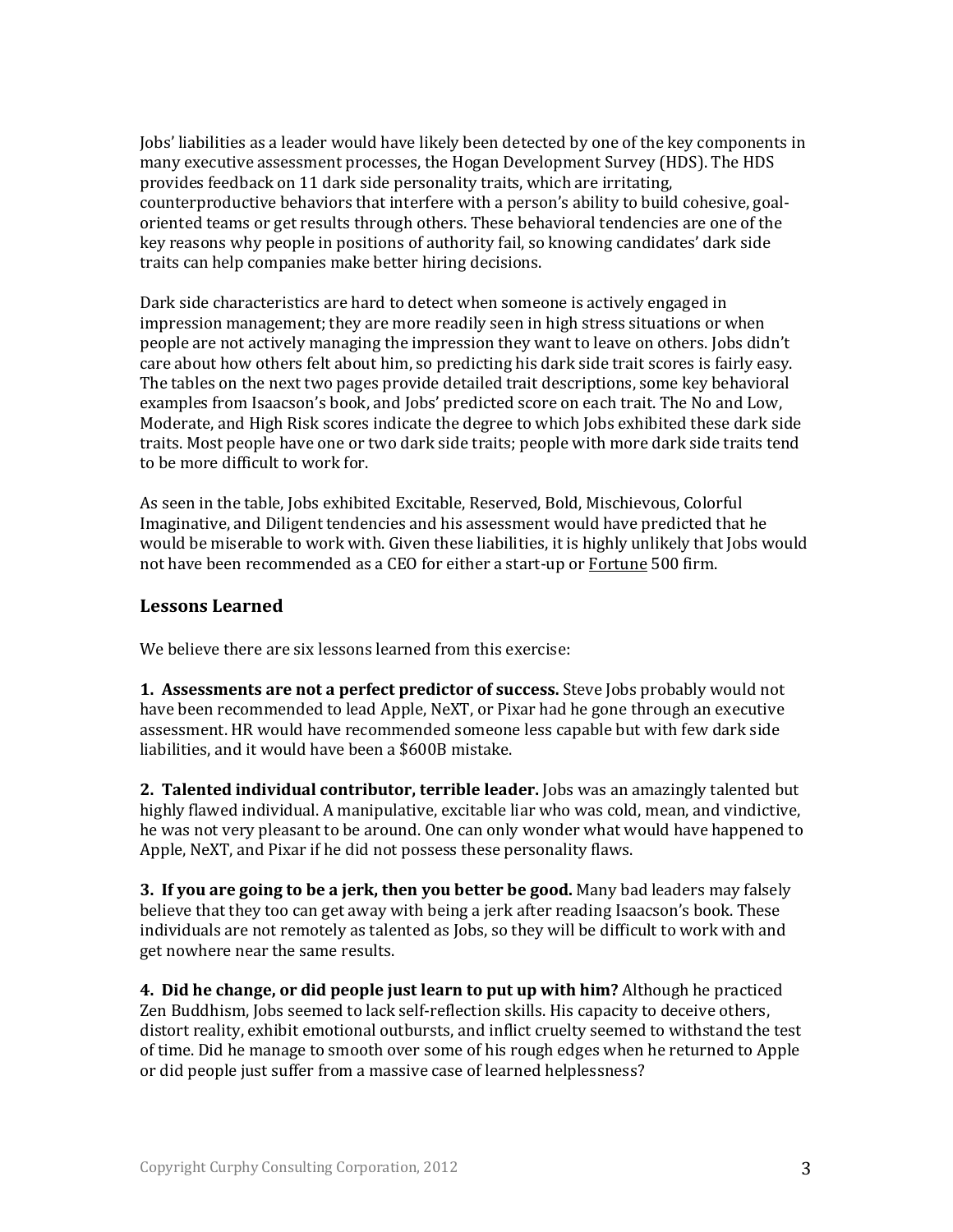**5. People almost always act out of their own self-interest.** Why would anyone work for the likes of Steve Jobs? He was a first class jerk, yet he cultivated a cult-like following. Hitler, Mao, Stalin, Kim Jong Il, and Saddam Hussein were also terribly flawed people who had large, loyal followings. Robert Hogan maintains that self-interest may be the best explanation for this phenomenon. These followers may have seen more opportunity for gaining power and wealth by demonstrating loyalty to these flawed leaders than working for someone else.

**6. You need a sheriff to manage highly talented jerks.** How does someone leverage the strengths but minimize the collateral damage of a Steven Jobs? Perhaps the only way to do this is for someone to play the sheriff, and this person must be in a position of real authority. Sheriffs have got to give talented jerks room to perform but be willing to call them on the carpet when they act out. If they do not, then the jerk's problem will soon be seen as the boss' problem. Unfortunately, far too many bosses wring their hands and dither about a jerk's behavior rather than address the problem head on. Or they outsource the sheriff role to HR or external coaches--people with little real authority.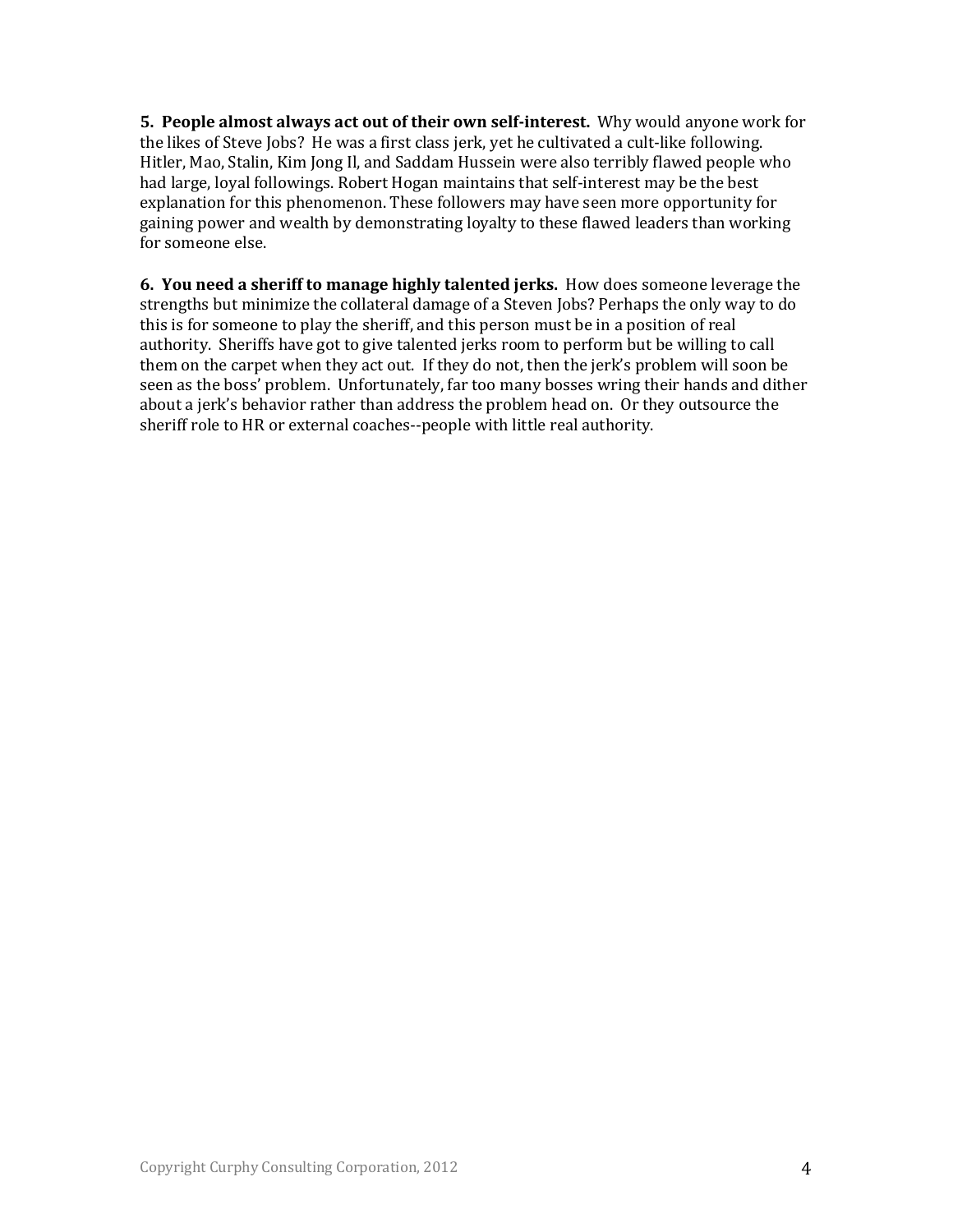### **The Eleven Dark Side Traits of the HDS**

| <b>Dark Side Trait</b> | <b>Description</b>                                                                                                                                                                            | <b>Score</b>      | <b>Behavioral Examples</b>                                                                                                                                                                                                                                                                                                                  |
|------------------------|-----------------------------------------------------------------------------------------------------------------------------------------------------------------------------------------------|-------------------|---------------------------------------------------------------------------------------------------------------------------------------------------------------------------------------------------------------------------------------------------------------------------------------------------------------------------------------------|
| <b>Excitable</b>       | Are unhappy, easily annoyed by others,<br>suffer from wild mood swings, prone to<br>emotional outbursts, and wax and<br>wane on projects and people                                           | High Risk         | Jobs had a mercurial personality and would change moods in minutes;<br>he cried over getting badge #2 while at Apple, when Scully relieved him,<br>and finding a CD slot in the iMac; he saw staff as gods or shitheads and it<br>was only a matter of time before one fell off the pedestal.                                               |
| <b>Skeptical</b>       | Constantly question the motives of<br>others, falsely believe staff members<br>are after their jobs, and hold grudges<br>for long periods of time.                                            | Moderate<br>Risk  | Jobs was very insightful about others and seemed to know everyone's<br>psychological strengths and weaknesses. He never forgave his biological<br>parents, would hold grudges for a long time, but did not seem to be<br>paranoid about others replacing him.                                                                               |
| <b>Cautious</b>        | Suffer from analysis paralysis by<br>slowing down the decision-making<br>process. Afraid of getting accused of<br>making "dumb" mistakes                                                      | No to Low<br>Risk | Steve Jobs never suffered from analysis paralysis.                                                                                                                                                                                                                                                                                          |
| <b>Reserved</b>        | Are mean, grumpy, and use silence as a<br>way of intimidating others. They want<br>to be left along and often disappear<br>during crises.                                                     | High Risk         | Jobs' perfected the art of silence and staring without blinking in order to<br>intimidate others. His tyrannical interpersonal style caused him to be<br>banished to the night shift at Atari, he abandoned almost everyone who<br>was loyal to him, was incredibly mean and demeaning, and seemed to<br>take pleasure in punishing others. |
| Leisurely              | Get irritated when others ask them to<br>do things and show their displeasure<br>with substandard or untimely<br>performance.                                                                 | No to Low<br>Risk | If Jobs was asked to do something he didn't like he would tell it to the<br>person directly rather behave in a passive-aggressive manner.                                                                                                                                                                                                   |
| <b>Bold</b>            | Come across as unusually self-<br>confident, entitled, feel they have<br>special talents, take on projects others<br>would never undertake, and are<br>unwilling to accept blame for failure. | High Risk         | Jobs grew up as the "Lord of the High Chair" and felt special and entitled<br>at an early age. He was supremely self-confident, comfortable taking big<br>risks, thought he had a unique set of talents, and seriously considered<br>Gandhi, Picasso, and Einstein as peers.                                                                |